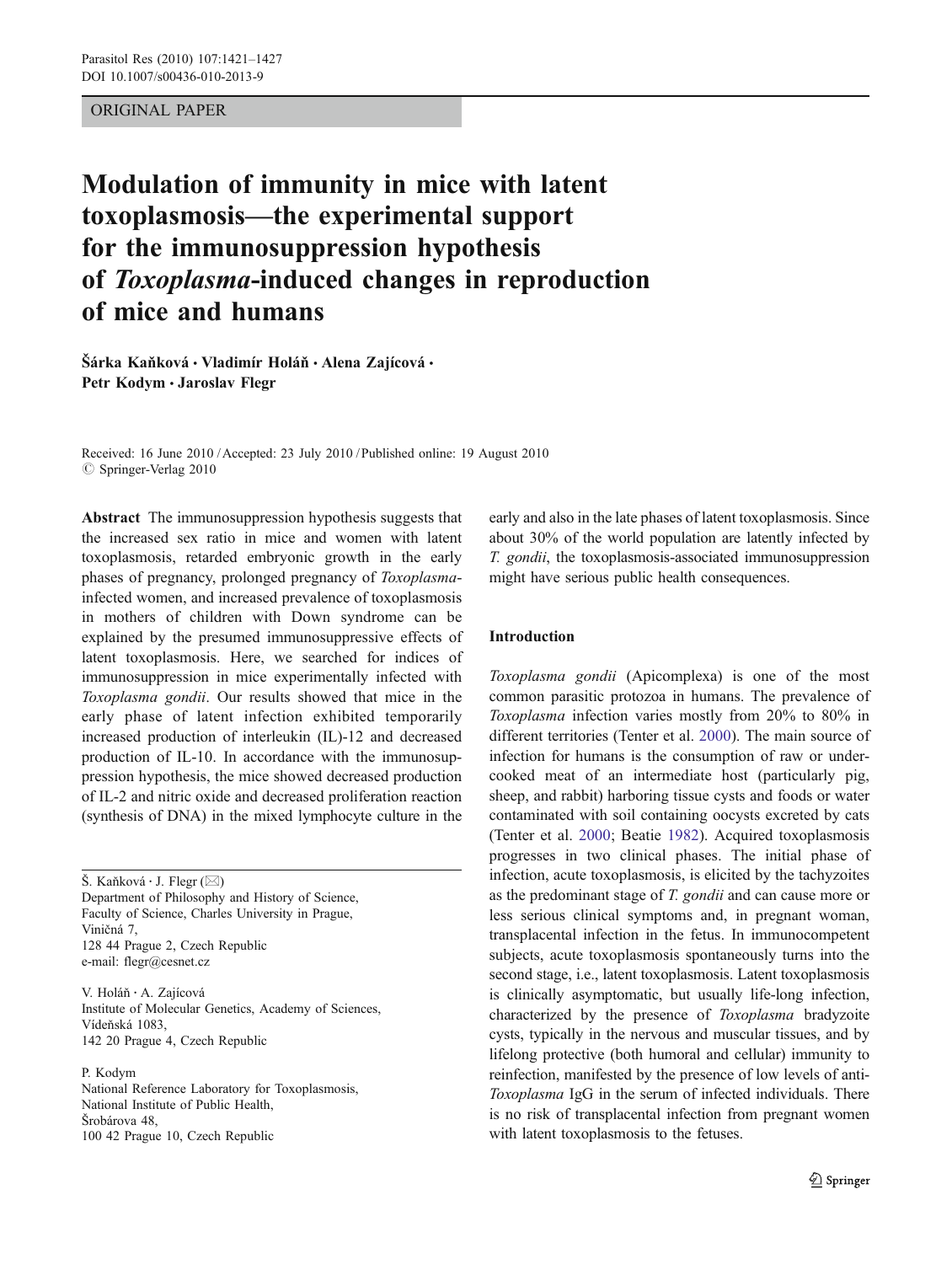Latent toxoplasmosis is known to influence human pregnancy. Pregnant women with latent toxoplasmosis have been reported to have seemingly younger fetuses at pregnancy week 16 (Flegr et al. [2005](#page-5-0); Kaňková and Flegr [2007\)](#page-6-0). Two different immunological hypotheses were suggested to explain this effect of toxoplasmosis on pregnancy. The first one assumes that the changes in the immune system could delay the implantation of the blastocyst in multiparous women with toxoplasmosis. The other hypothesis is that Toxoplasma could weaken or switch off the mechanism of spontaneous abortion, normally responsible for the removal of embryos with developmental defects (and also with a slower fetal growth rate). The latter hypothesis was recently supported by the observed increase in the secondary sex ratio in children of women with latent toxoplasmosis (Kaňková et al. [2007a](#page-6-0)). The probability of the birth of a boy increased up to 0.71, which means that about 250 boys were born for every 100 girls, in women with moderate concentrations of anti-Toxoplasma antibodies (and therefore probably with recent but already latent infection). This effect of latent toxoplasmosis was later confirmed in experimental infection of mice (Kaňková et al. [2007b\)](#page-6-0). Mice with toxoplasmosis produced a higher sex ratio (expressed as the proportion of males in all offspring) than controls, in the early phase of latent infection. The authors suggested that the increased sex ratio both in *Toxoplasma*-infected mice and humans might be just a nonadaptive side effect of Toxoplasma-induced immunosuppression—protection of more immunogenic male embryos against selective abortion.

Many studies, including several reviews, have covered the changes in the immune system associated with acute toxoplasmosis (Remington and Krahenbuhl [1982](#page-6-0); Alexander and Hunter [1998](#page-5-0); Blader and Saeij [2009;](#page-5-0) Costa da Silva and Langoni [2009](#page-5-0)). In contrast to acute toxoplasmosis, there is a lack of information about immunomodulatory and especially immunosuppressive effects of Toxoplasma infection in the latent phase. It is known that in the latent phase of toxoplasmosis, Toxoplasma-infected cells can be killed by CD8+ T lymphocytes and activated macrophages and the pivotal role of interferon (IFN)- $γ$  producers is adopted by CD4+ T cells (Alexander et al. [2000\)](#page-5-0). In mice infected with an avirulent Toxoplasma strain, the interleukin (IL)-10 level increased after the acute phase of infection and correlated with susceptibility to reinfection with a different T. gondii strain (Brandao et al. [2009\)](#page-5-0). Ulku et al. ([2008](#page-6-0)) have found significantly higher nitric oxide (NO) levels in humans with latent toxoplasmosis compared with seronegative controls and Dzitko et al. [\(2008\)](#page-5-0) have found increased prevalence of latent toxoplasmosis in women with an aberrant level of a strong immunomodulator, the prolactin.

To confirm the critical premise of the immunosuppression hypotheses of latent toxoplasmosis-based embryonic growth retardation, sex ratio shift, and decrease in the stringency of quality control of embryos, we searched for indices of immunosuppression in mice with latent toxoplasmosis by monitoring the production of NO and various cytokines, as well as by testing the proliferative activity of stimulated spleen cells.

# Materials and methods

#### Experimental animals and infection

In the experiment, a total of 80 BALB/c female mice at the age of 5–6 weeks (mean weight 17.5 g) were used. One half of the mice were orally infected with brain homogenate from mice infected with a relatively avirulent cystogenic strain HIF of T. gondii (Kodym et al. [2002\)](#page-6-0). To eliminate a possible confounding effect of body weight, pairs of mice of the same weight were selected first, and then one animal of each pair was included in the "infected" group and the other was placed in the control group. Each mouse of the "infected" group was given orally 75 μl of brain homogenate containing approximately ten tissue cysts. The controls were given the same amount of isotonic saline (0.8% NaCl). The mice were maintained in groups of five.

The course of the acute infection was monitored by visual inspection and regular measurement of body weight. The symptoms of acute toxoplasmosis (i.e., lethargy and ruffled fur) were observed on days 6–9. The collection of samples for immunological analysis began after the end of acute toxoplasmosis, i.e., 2 months after the infection (Kodym et al. [2002\)](#page-6-0). The mice were regularly weighed (at least twice a week) during the entire experiment and always before blood sample collection.

The mice were divided into four groups of 20 (10 infected animals and 10 controls). Blood and macrophage samples were collected 9, 11, 13, and 15 weeks after the infection. Approximately 0.5–1 ml of blood was obtained from the tail vein of both infected and control mice. The collection of peritoneal macrophages was performed in Narcotan-anesthetized mice. At the end of the experiment (17 weeks after the infection), the mice were killed and the spleens of eight infected and six control mice were removed and homogenized for in vitro tests.

The efficiency of the experimental Toxoplasma infection in mice was confirmed by the complement fixation test for detection of specific anti-Toxoplasma antibodies (Ondriska et al. [2003\)](#page-6-0), and mice with undetected or very low concentrations of specific antibodies were excluded from the analysis. The final set of experimental animals included 73 mice, i.e., 35 infected females and 38 control females.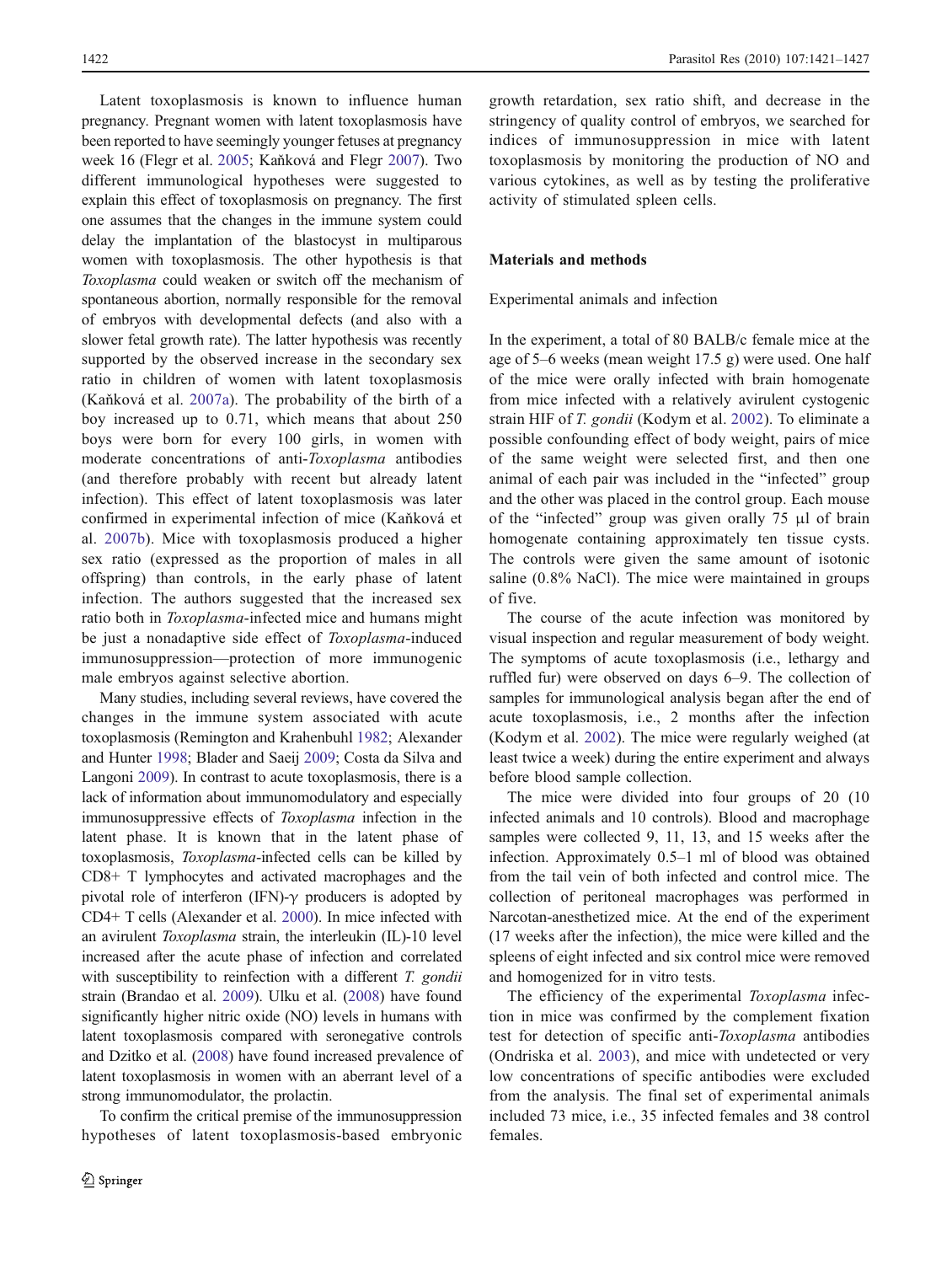#### Cytokine production and determination

Peritoneal macrophages obtained by washing the peritoneal cavity with 10 ml of cell culture medium (RPMI 1640 with 10% fetal calf serum (FCS)) were cultivated at a concentration of  $1 \times 10^6$  cells/ml in a volume of 0.4 ml of RPMI 1640 medium (Sigma, St. Louis, MO, USA) containing 10% FCS (Sigma), antibiotics (100 U/ml of penicillin, 100 μg/ml of streptomycin), 10 mM HEPES buffer, and  $5 \times 10^{-5}$  M 2-mercaptoethanol (thereafter called as complete RPMI 1640 medium) for 48 h. Macrophages were either unstimulated or stimulated with 1.5 μg/ml of bacterial lipopolysaccharide (LPS, Difco Laboratories, Detroit, MI, USA) and 200 U/ml of mouse IFN-γ (PeproTech, Rocky Hill, NJ, USA). The cell culture supernatants were collected after a 48-h incubation period for IL-10, IL-12, and NO determination. The macrophages were tested only in groups 1 and 4, i.e., 9 and 15 weeks after the infection.

The concentrations of IL-12 were also analyzed in the serum. Given the limitation by the amount of blood samples obtained and other technical obstacles, the concentrations of some cytokines were determined only in some groups.

The spleens from eight infected and six control mice were homogenized and the isolated spleen cells were incubated at a concentration of  $0.5 \times 10^6$  cells/ml either unstimulated or stimulated with Concanavalin A (Con A, Sigma) (1.5 μg/ml), or  $0.75 \times 10^6$  spleen cells/ml were stimulated with irradiated 1×10<sup>6</sup>/ml spleen cells from C57BL/10 mice. The cell supernatants were harvested after 24 h/48 h (IL-2 determination), 48 h/72 h (IFN- $\gamma$  determination), and 72 h/96 h (IL-4 and IL-10 determination) of incubation.

The presence of cytokines in the supernatants (and sera) was measured by enzyme-linked immunosorbent assay (ELISA) using sets of cytokine-specific capture and detection monoclonal antibodies (mAb) purchased from PharMingen (San Diego, CA, USA) (IL-2, IFN- $\gamma$ , IL-4, and IL-10) and from R&D Systems (Minneapolis, MN, USA) (IL-12). For the quantification of cytokine levels, standards for IL-2, IFN- $\gamma$ , IL-4, IL-6, IL-10, and IL-12 were included in all ELISA determinations.

## Nitrite assay

The nitrite concentrations were measured using the Griess reaction (Green et al. [1982\)](#page-5-0). Nitrite was quantified by spectrophotometry at 540 nm using sodium nitrite as a standard.

## Cell proliferation analysis

Spleen cells from controlled and infected mice were cultured in the complete RPMI 1640 medium at a concentration of  $0.75 \times 10^6$  cells/ml alone or were stimulated with Con A

(1.5 μg/ml) or LPS (1.5 μg/ml), or at a concentration of  $1.5 \times 10^6$  cells/ml with irradiated spleen cells from C57BL/10 mice  $(1 \times 10^6 \text{ cells/ml})$  in a final volume of 200 μl of culture medium in 96-well plates (Corning Co., Corning, NY, USA). To determine cell proliferation, 0.5 μCi/well of <sup>3</sup>H-thymidine (Nuclear Research Institute, Rez, Czech Republic) was added to the cultures for the last 6 h of the 72-h cultivation period (Con A or LPS stimulation) or of the 96-h incubation period. The radioactivity incorporated in the spleen cells was measured using a Tri-Carb 2900TR scintillation counter (Packard, Meridien, CT, USA).

#### Statistical analysis

The data were statistically analyzed using the program Statistica® 6.0. Five infected mice without detectable level of anti-Toxoplasma antibodies and two control females for which a sufficient amount of sera was not available were excluded from the analysis.

Since the levels of interleukin, NO, and other immune markers were not normally distributed even after logtransformation, nonparametric Kendall correlation with variables TOXO (positive/negative) and level of interleukin (or other immune markers) as factors was used to assess the influence of toxoplasmosis on individual interleukin levels both in the supernatants from spleen cells (blood) and in the macrophages. To control for the confounding effect of time from the infection, the partial Kendall tau correlation test was used in all analyses (Siegel and Castelan [1988](#page-6-0); Sheskin [2003](#page-6-0)); the spreadsheet for the computation of the partial Kendall tau correlation test is available at [http://natur.cuni.](http://natur.cuni.cz/flegr/programy.php) [cz/flegr/programy.php](http://natur.cuni.cz/flegr/programy.php).

## Results

Difference in immunological reactivity between infected and control mice

The partial Kendall correlation (with time from the infection as a covariate) showed that latent toxoplasmosis strongly affects the immune system of infected mice from 9 to 15 weeks after the infection.

Latent toxoplasmosis significantly increased the level of serum IL-12. While the median concentration of IL-12 in the serum of control mice was 8.6 pg/ml, serum from infected mice contained 670 pg/ml  $(n=52, \text{ tau}=0.695,$  $z=7.271$ ,  $P<0.001$ ). Since IL-12 is produced mainly by macrophages and other antigen-presenting cells, we determined IL-12 production by nonstimulated and LPSstimulated peritoneal macrophages from control and infected mice. As demonstrated in Fig. [1](#page-3-0), unstimulated macrophages from infected mice produced spontaneously significantly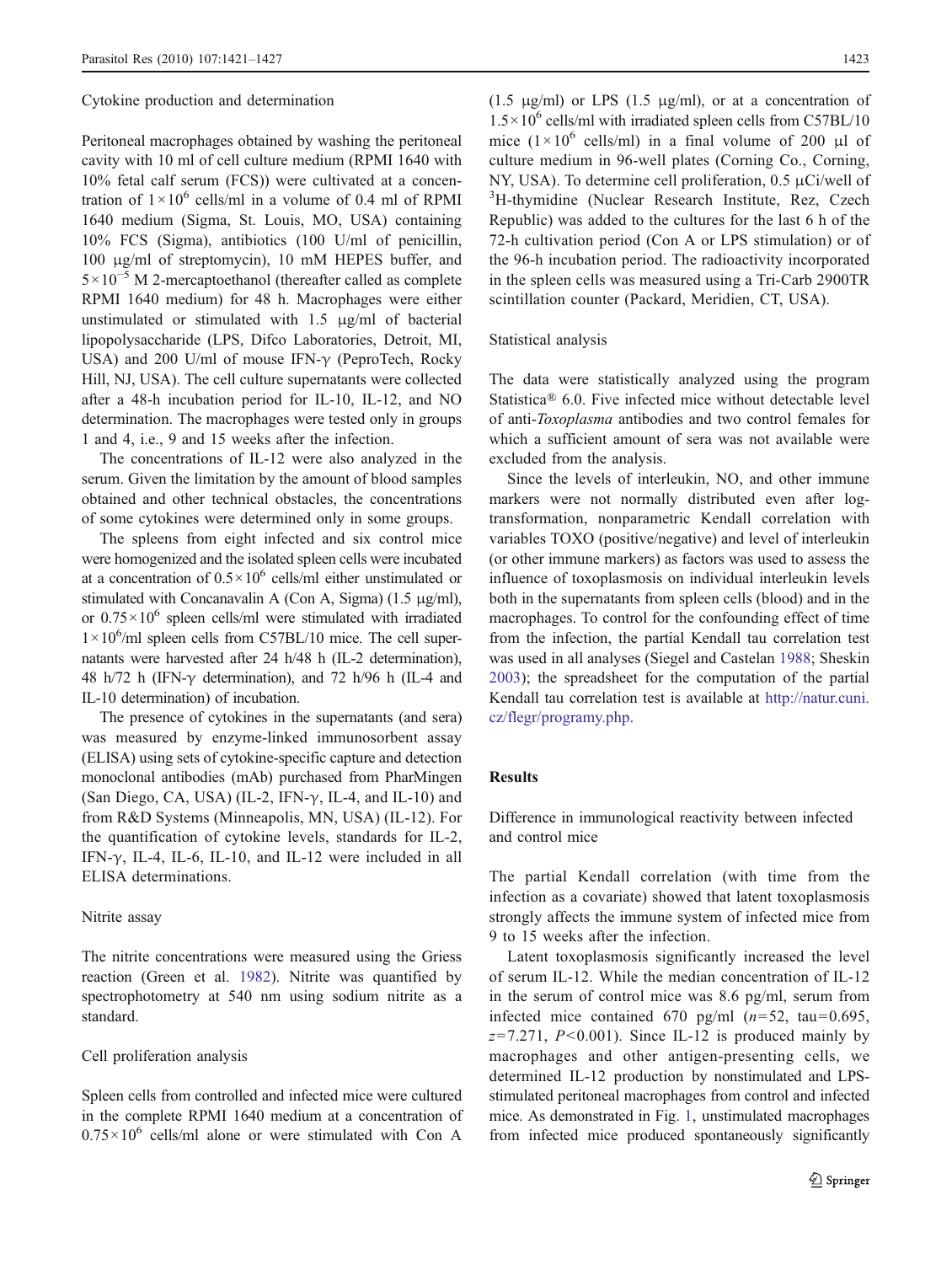<span id="page-3-0"></span>

Fig. 1 Differences in IL-12 levels a in supernatants from nonstimulated macrophages and b in supernatants from LPS-stimulated macrophages between Toxoplasma-infected and control mice at 9 and 15 weeks after infection (x axis). The v axis shows the level of IL-12 in control (left part of each panel) and Toxoplasma-infected (right part of each panel) mice 9 and 15 weeks after infection. The boxes and spreads show median and 25–75% range, respectively. The numbers above the boxes show the number of mice in a particular category

more IL-12 than macrophages from control mice  $(n=37)$ , tau=0.617,  $z=5.372$ ,  $P<0.001$ ), and this difference was even more profound after stimulation with LPS  $(n=37)$ , tau=0.750,  $z=6.534$ ,  $P<0.001$ ).

On the contrary to IL-12, both unstimulated  $(n=37,$ tau=−0.387,  $z=-3.375$ ,  $P<0.001$ ) and stimulated (n=37, tau=−0.441,  $z=-3.845$ ,  $P<0.001$ ) macrophages from infected mice produced significantly less IL-10 than macrophages from infected mice (Fig. 2). Similarly, production of



Fig. 2 Differences in IL-10 levels a in supernatants from nonstimulated macrophages and b in supernatants from LPS-stimulated macrophages between Toxoplasma-infected and control mice at 9 and 15 weeks after infection (x axis). The y axis shows the level of IL-10 in control (left part of each panel) and Toxoplasma-infected (right part of each panel) mice at 9 and 15 weeks after infection. The boxes and spreads show median and 25–75% range, respectively. The *numbers* above the boxes show the number of mice in a particular category

IL-6 by unstimulated macrophages from infected mice was significantly decreased (n=17, tau=−0.508, z=−2.846, P= 0.004). The negative influence of toxoplasmosis on the level of IL-6 after stimulation with LPS approached the level of significance (n=17, tau=−0.339, z=−1.901, P=0.057; median 666 pg/ml in controls and 633 pg/ml in infected mice).

There was no evidence of a significant influence of latent toxoplasmosis on the level of NO produced by nonstimulated macrophages ( $n=37$ , tau=0.128,  $z=0.117$ ,  $P=0.264$ ); however, macrophages of *Toxoplasma*-positive mice produced less NO after stimulation with LPS than macrophages from control mice  $(n=37, \text{ tau}=-0.286,$  $z=-2.487, P=0.013$  (Fig. 3).

The analysis of the reactivity of spleen cells included 14 mice (eight infected animals and six controls). Splenocytes from the infected mice produced significantly more IFN- $\gamma$  $(n=14, \text{ tau}=0.726, z=3.618, P=0.003)$  (Fig. [4a\)](#page-4-0) and significantly less IL-4 ( $n=14$ , tau=−0.424,  $z=-2.111$ ,  $P=0.035$ ) after stimulation with Con A (Fig. [4b\)](#page-4-0). After stimulation with irradiated allogeneic cells, the splenocytes from Toxoplasma-infected mice produced significantly less IL-2 (n=14, tau=−0.428, z=−2.134, P=0.033) (Fig. [4c](#page-4-0)) and incorporated significantly less radioactive thymidine, i.e., they had a decreased proliferative response  $(n=14,$ tau=−0.454,  $z=-2.261$ ,  $P=0.024$ ) (Fig. [4d](#page-4-0)) than splenocytes from control mice. The concentrations of other monitored cytokines (IL-6, IL-10, and IFN- $\gamma$ ) in supernatants after stimulation with irradiated allogeneic splenocytes and proliferation of unstimulated Con A or LPS-stimulated splenocytes did not significantly differ between infected and control mice.



Fig. 3 Differences in NO levels a in supernatants from nonstimulated macrophages and b in supernatants from LPS-stimulated macrophages between Toxoplasma-infected and control mice at 9 and 15 weeks after infection  $(x \text{ axis})$ . The  $y \text{ axis}$  shows the level of NO in control (left part of each panel) and Toxoplasma-infected (right part of each panel) mice at 9 and 15 weeks after infection. The boxes and spreads show median and 25–75% range, respectively. The numbers above the boxes show the number of mice in a particular category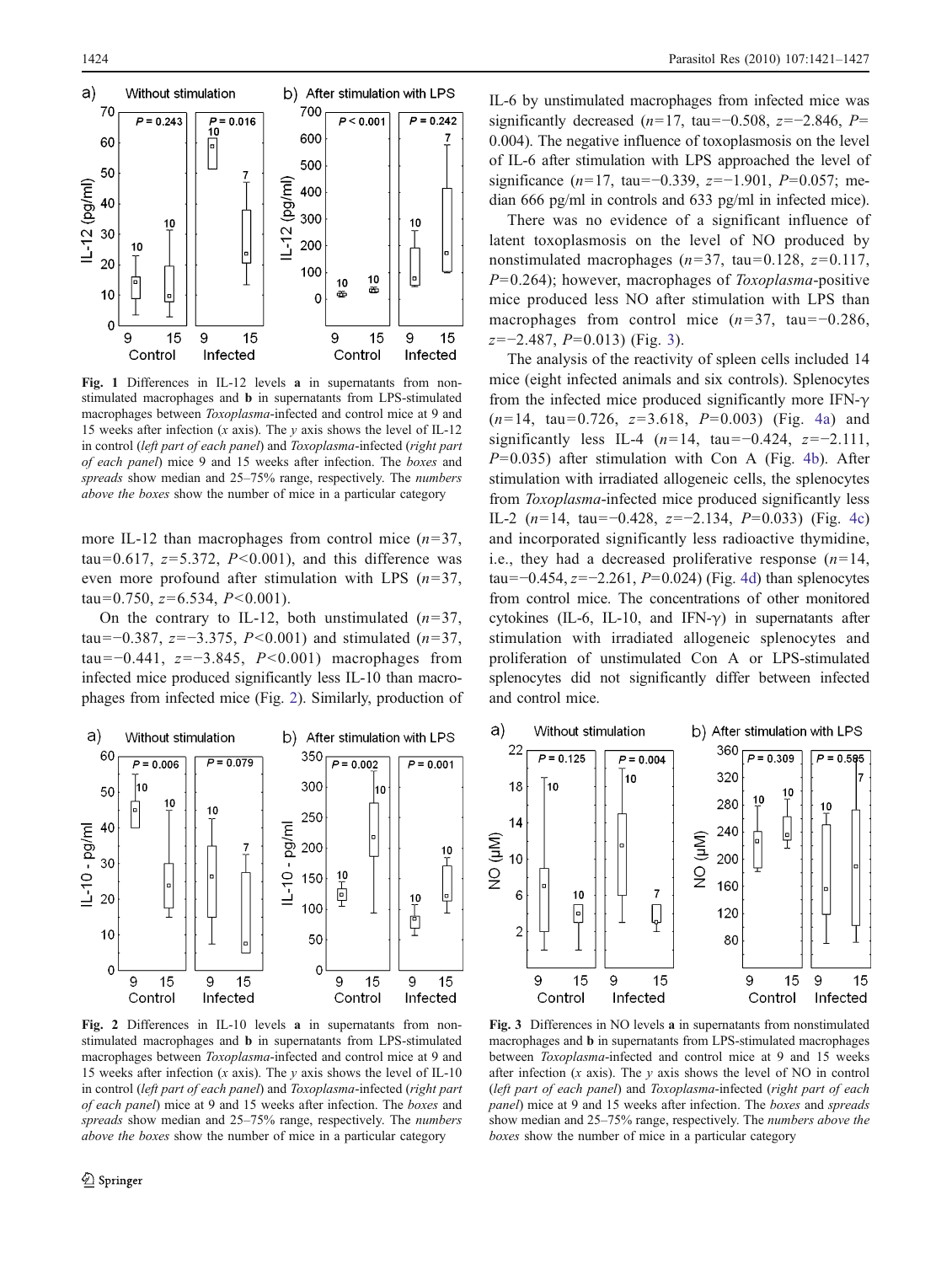<span id="page-4-0"></span>

Fig. 4 The analysis of the reactivity of spleen cells from control and infected mice that were killed 17 weeks after the infection. a Production of IFN- $\gamma$  after stimulation with Con A, **b** production of IL-4 after stimulation with the Con A, c production of IL-2 after stimulation with irradiated allogeneic cells, d cell proliferation in MLC after stimulation with irradiated allogeneic cells determined by

Difference between immunoreactivity of infected mice in the 9th and 15th weeks of the study

In further analyses, we studied the differences in the levels of interleukins and NO produced by macrophages of infected mice in two stages of latent infection: 9 weeks after the infection  $(n=10)$  and 15 weeks after the infection  $(n=7)$ . The binary variable STAGE (either 9 weeks or 15 weeks after the infection) was used as an independent variable and the levels of the NO, IL-12, or IL-10 served as dependent variables in separate analyses. The macrophages of infected mice produced significantly higher levels of NO ( $n=17$ , tau=−0.519,  $z=-2.908$ ,  $P=0.004$ ) (Fig. [3](#page-3-0)) and IL-12 (n=17, tau=−0.429, z=−2.404, P=0.016) (Fig. [1\)](#page-3-0) without stimulation and significantly lower levels of IL-10 after stimulation with LPS  $(n=17, \text{ tau}=0.567, z=3.175,$  $P=0.002$  $P=0.002$ ) (Fig. 2) at 9 weeks than at 15 weeks after the infection. There were no significant differences in other immunological markers (NO after LPS stimulation, IL-12 after LPS stimulation, or IL-10 without stimulation).

Difference between immunoreactivity of control mice in the 9th and 15th weeks of the study

The same analyses were repeated for the control group of mice. We studied the differences in the levels of interleukins and NO produced by macrophages in control mice at the same two age stages as in the infected mice: 9 weeks after the

<sup>3</sup>H-thymidine incorporation, between Toxoplasma-infected and Toxoplasma-free mice. Toxoplasma-free mice are in the left part and Toxoplasma-infected mice are in the right part of each panel. The boxes and spreads show median and 25–75% range, respectively. The numbers above the boxes show the number of mice in a particular category

 $P = 0.035$ 

 $P = 0.024$ 

infection  $(n=10)$  and 15 weeks after the infection  $(n=10)$ . The younger control mice had significantly higher IL-10 levels without stimulation (n=20, tau=−0.444,  $z=-2.735$ ,  $P=0.003$ ) (Fig. [2](#page-3-0)) and after LPS stimulation ( $n=20$ , tau=0.5032,  $z=3.102$ ,  $P=0.001$ ) (Fig. [2\)](#page-3-0) and significantly lower levels of IL-12 after stimulation with LPS  $(n=20,$ tau=0.564,  $z=3.474$ ,  $P<0.001$  $P<0.001$ ) (Fig. 1) than older control mice. There were no significant differences in other immunological markers (NO production after LPS stimulation and IL-12 production without stimulation) between younger and older control mice. The influence of the animal's age on the NO production without stimulation approached the level of significance ( $n=20$ , tau=−0.2486,  $z=-1.532$  $z=-1.532$  $z=-1.532$ ,  $P=0.063$ ) (Fig. 3), with younger control mice producing higher NO levels without stimulation.

## Discussion

The results showed that during latent toxoplasmosis, significant modifications of cytokine production and modulation of some parameters of the immune response occurred. The most remarkable were the changes in the in vitro production and in the in vivo serum levels of IL-12. The mice infected 15 weeks earlier with no clinical signs of disease had significantly increased levels of serum IL-12. Since IL-12 is produced by antigen-presenting cells, we measured the production of IL-12 by macrophages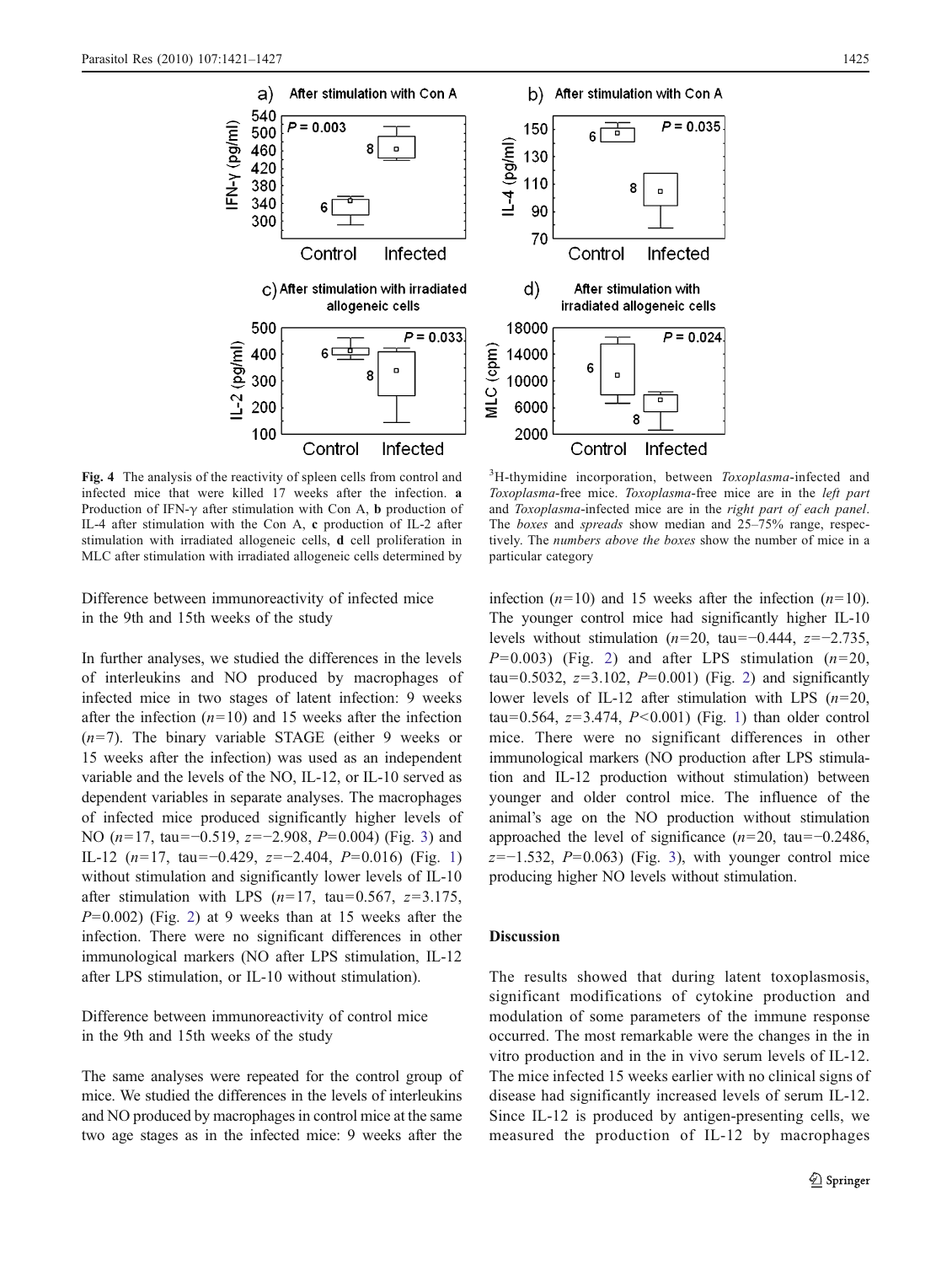<span id="page-5-0"></span>obtained from the peritoneal cavity of control and infected mice. We observed that macrophages from infected mice spontaneously produced more IL-12 than those from control mice, and the difference was more pronounced after macrophage stimulation with LPS.

Macrophages from the infected mice produced significantly less IL-12 at 15 weeks than at 9 weeks after infection; however, they still produced more IL-12 than uninfected controls. The decrease in the IL-12 production in the later phases of the infection was associated with the increase in the production of IL-10 that has a suppressive effect on the immune system and with the overall decrease in the immunological reactivity. The comparison of the immunoreactivity of the control (uninfected) and infected mice at 9 and 15 weeks after the infection, however, showed that most of the observed effects of length of infection, generally the decrease in the immunoreactivity between the 9th and 15th weeks, were actually the effects of animal age.

After the stimulation with irradiated allogeneic cells, the splenocytes from infected mice produced less IL-2 than those from controls and their proliferative response after stimulation with alloantigens was significantly lower in comparison with the cells from controls (uninfected mice). It can be concluded that despite the indices of certain immunostimulation (increased production of IL-12 and IFNgamma), the important components of the effector arm of the immune system (IL-2 production and proliferative activity of splenocytes after stimulation with allogeneic cells) were downregulated in mice during the latent phase of Toxoplasma infection. While the production of certain cytokines returned to a normal level between weeks 9 and 15 of infection, the production of NO by LPS-stimulated macrophages and proliferative activity of splenocytes stimulated with allogeneic cells remained suppressed. Therefore, unlike the transient immunostimulation, the observed immunosuppression is probably a specific effect of latent toxoplasmosis rather than a nonspecific carryout effect of the acute phase of the past infection.

The results for the infected mice are in accordance with the hypothesis that the increased probability of birth of male offspring in Toxoplasma-infected mice (Kaňková et al. [2007b\)](#page-6-0) and humans (Kaňková et al. [2007a\)](#page-6-0) might be just a nonadaptive side effect of Toxoplasma-induced immunosuppression. Similarly, the immunosuppression could also be responsible for the observed longer pregnancy of mothers with latent toxoplasmosis (Kaňková and Flegr [2007\)](#page-6-0), either due to reduced implantation potential of the fertilized ovum in immunosuppressed females (Krackow [1995\)](#page-6-0) or due to higher probability of survival of fetuses with genetic or developmental variations (Flegr et al. 2005; Kaňková and Flegr [2007](#page-6-0)) including chromosomal aberra-

tions (which can also explain the extremely high prevalence (about 84%) of latent toxoplasmosis in mothers of children with Down syndrome (Hostomská et al. 1957)). It can only be speculated whether the observed immunosuppression could be also responsible for the strong effect of latent toxoplasmosis on weight gain during pregnancy in Rhnegative women (Kaňková et al. [2010\)](#page-6-0). Our results, namely, the decreased production of NO by stimulated macrophages and decreased production of IL-2 and IL-4 and a lower proliferative activity of splenocytes suggest that the immunosuppression might play an important role in the observed physiological effects of latent toxoplasmosis.

Between 20% and 80% of the population in various countries have life-long "asymptomatic" latent toxoplasmosis. The toxoplasmosis-associated immunosuppression might influence the risk and course of various infectious and autoimmune diseases and therefore might have serious public health consequences.

Acknowledgments This research was supported by grant no. 151/ 2006/B-Bio/PrF from the Grant Agency of Charles University and grant nos. 0021620828 and 0021620858 from the Ministry of Education, Youth and Sports of the Czech Republic. The experiments comply with the current laws of Czech Republic.

### References

- Alexander J, Hunter CA (1998) Immunoregulation during toxoplasmosis. Chem Immunol 70:81–102
- Alexander J, Roberts CW, Walker W, Reichmann G, Hunter CA (2000) The immunology of Toxoplasma gondii infection in the immune-competent host. In: Ambroise-Thomas P, Petersen E (eds) Congenital toxoplasmosis. Springer, Paris, pp 69–82
- Beatie CP (1982) The ecology of toxoplasmosis. Ecol Dis 1:13–20
- Blader IJ, Saeij JP (2009) Communication between Toxoplasma gondii and its host: impact on parasite growth, development, immune evasion, and virulence. APMIS 117:458–476
- Brandao GP, Melo MN, Gazzinelli RT, Caetano BC, Ferreira AM, Silva LA, Vitor RVA (2009) Experimental reinfection of BALB/c mice with different recombinant type I/III strains of Toxoplasma gondii: involvement of IFN-gamma and IL-10. Mem Inst Oswaldo Cruz 104:241–245
- Costa da Silva R, Langoni H (2009) Toxoplasma gondii: host– parasite interaction and behavior manipulation. Parasitol Res 105:893–898
- Dzitko K, Malicki S, Komorowski J (2008) Effect of hyperprolactinaemia on Toxoplasma gondii prevalence in humans. Parasitol Res 102:723–729
- Flegr J, Hrdá Š, Kodym P (2005) Influence of latent toxoplasmosis on human health. Folia Parasitol 52:199–204
- Green LC, Wagner DA, Glogowski J (1982) Analysis of nitrate, nitrite and [<sup>15</sup>N]nitrate in biologic fluids. Anal Biochem 126:131–138
- Hostomská L, Jírovec O, Horáčková M, Hrubcová M (1957) Účast toxoplasmické infekce matky při vniku mongoloidismu dítěte (The role of toxoplasmosis in the mother in the development of mongolism in the child). Českoslov Pediat 12:713–723